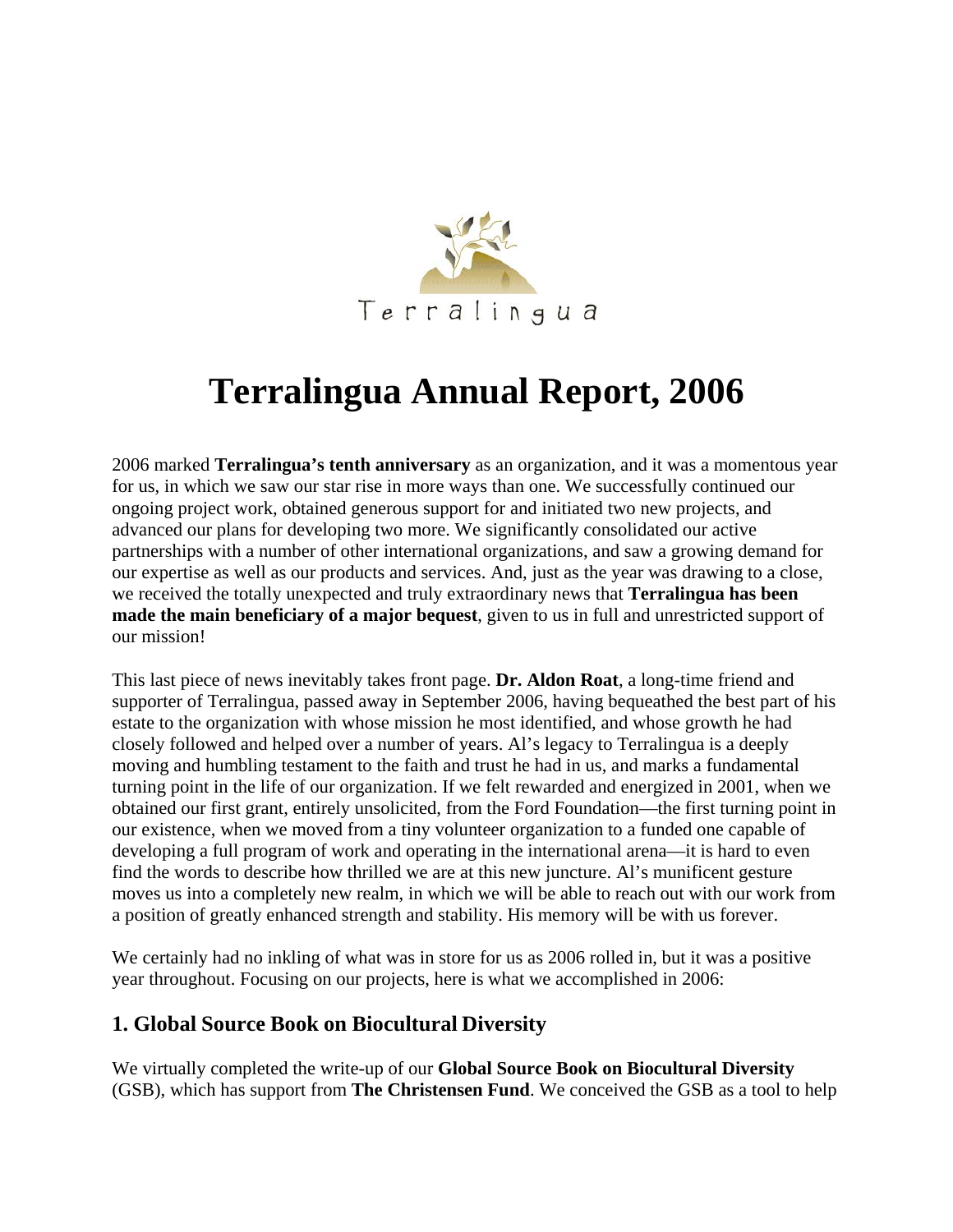promote and develop the biocultural diversity approach, by providing this field with its very first global source of information on biocultural projects, programs, and initiatives, and by building a community of practice in biocultural diversity. The GSB, which is co-authored by **Luisa Maffi**  and **Ellen Woodley**, with contributions by **Alan Hedley**, is meant as an instrument for generating public awareness and stimulating the development of bioculturally-oriented policies. It aims to serve local communities, non-governmental organizations, governmental agencies, policy makers, researchers, schools, and the general public, as well as funding agencies and the media. The GSB now includes **47 projects** from all over the world, which we describe and analyze in terms of their efforts to integrate the conservation of biodiversity and cultural and linguistic diversity. We also outline lessons learned and recommendations, and place the conservation of biocultural diversity within the broader context of the sustainability of life on earth. In late 2006, we made significant advances concerning sponsorship of the GSB publication by a major international organization, through which this piece of work would be disseminated extensively at the international level. We expect completion of the write-up and publication in 2007. We also aim to foster a "community of practice" among GSB contributors through a discussion forum on our website and through an interactive presentation of GSB materials on our website.

### **2. Global Indicators of the Status and Trends of Linguistic Diversity and Traditional Knowledge**

In June, we received a new grant for 2006-2008 from **The Christensen Fund**, in support of our project to develop two innovative indicators: an **Index of Linguistic Diversity** (ILD), being developed by **Dave Harmon** and **Jonathan Loh**, and a **Traditional Environmental Knowledge Vitality Index** (TEKVI), being developed by **Stanford Zent**. These indicators aim to address the dearth of cultural indicators that can be used along with indicators of biodiversity to gauge the state and trends of biocultural diversity. This dearth has often been noted in relation to major assessments of the global environment. Terralingua's earlier work on the **Index of Biocultural Diversity** (IBCD) sought to address this gap. However, the IBCD only provided a "snapshot" of the present state of biocultural diversity. The ILD and TEKVI will develop the methodology and gather the time-series data to address a key question in the field of biocultural diversity: What is really happening with the world's cultural diversity (including languages and traditional knowledge)? Is it indeed in decline, and, if so, how fast? Anecdotal evidence suggests that this is the case, but reliable quantitative information is needed. Combined with time-series data on biodiversity, these indicators will also tell us whether trends in cultural diversity parallel trends in biodiversity.

This information is essential for guiding action to protect, maintain and restore the resilience of both cultures and biodiversity. It will be particularly significant in relation to the **Convention on Biological Diversity** (CBD)'s Article 8(j) on the protection of traditional knowledge relevant for the conservation of biodiversity and to its 2010 Target for countering the global loss of biodiversity. Terralingua is participating in the **2010 Biodiversity Indicators Partnership** (2010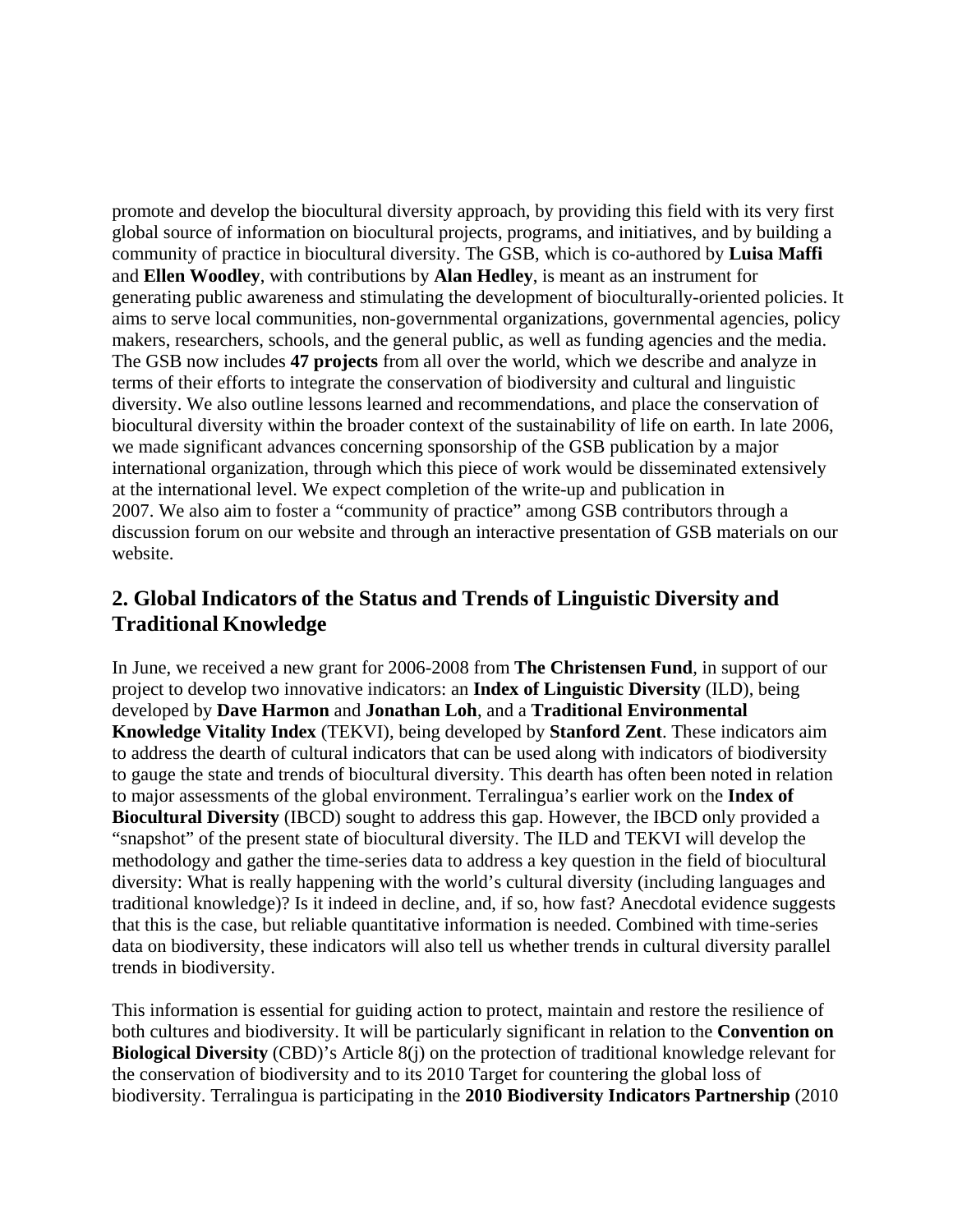BIP), coordinated by the **United Nations Environment Programme's World Conservation Monitoring Centre** (UNEP-WCMC), in collaboration with the CBD. Toward the end of 2005, we received a contract from UNEP-WCMC to develop templates for the ILD and the TEKVI. We delivered the templates in February 2006. A funding proposal for the 2010 BIP, submitted by UNEP-WCMC to the **Global Environment Facility** (GEF) in March 2006 was approved later in the year. We are awaiting news from WCMC as to additional support for our indicators from the GEF grant. Also with support from WCMC, Luisa Maffi traveled to the **4th meeting of the Ad Hoc Open-Ended Inter-Sessional Working Group on Article 8(j) and Related Provisions of the Convention on Biological Diversity**, held in Granada, Spain, in January 2006. The development of the CBD's 2010 Indicators was one of the items on this meeting's agenda, and Maffi was able to present and advocate for Terralingua's indicators in this context, by sponsoring a side event during the Working Group's proceedings.

**Luisa Maffi** gave an invited presentation on the IBCD and ILD at an **on-line "learning event"**  on cultural indicators organized by the **International Institute for Sustainable Development** in June. This presentation raised considerable interest and led to plans for a presentation on the TEKVI at a later IISD learning event in 2007.

### **3. Eco-Cultural Health in the Sierra Tarahumara**

Also in June, **The Christensen Fund** awarded us another 2006-2008 grant, in support of our **Eco-Cultural Health in the Sierra Tarahumara** project, in which we seek to apply our biocultural approach to on-the ground action. The project also received support from Canada's **International Research Development Centre**. This is a collaborative project with the **Rarámuri people of the Sierra Tarahumara of northern Mexico**, directed toward restoring eco-cultural health—that is vitality and resilience in both natural and cultural systems—in their communities. In our previous interactions with the Rarámuri, they emphasized the importance of raising community awareness about the links between the health of the land, their own physical, psychological, and spiritual health and well being, and the sustainability of their culture. They stressed the need for both capacity building and education in this connection. In response, we conceived a project to support and encourage the Rarámuri in seeking and adopting solutions to their environmental and social problems that are sustainable and in keeping with their own cultural traditions.

The project, directed by **David Rapport** in collaboration with **Luisa Maffi**, places emphasis on the connectivity among maintaining a healthy ecosystem, personal health, sustainable livelihoods, and strong cultural traditions. It is designed to involve all interested members of the community, from the very young to the elders, in a cooperative effort to recover their landscape, foster resilience of their aquatic and terrestrial ecosystems, and better integrate their subsistence agricultural practices. The initial goals are: to collaboratively develop measures of healthy ecocultural ecosystems that are readily accessible to community members of all ages—simple measures by which the community can assess their progress towards achieving eco-cultural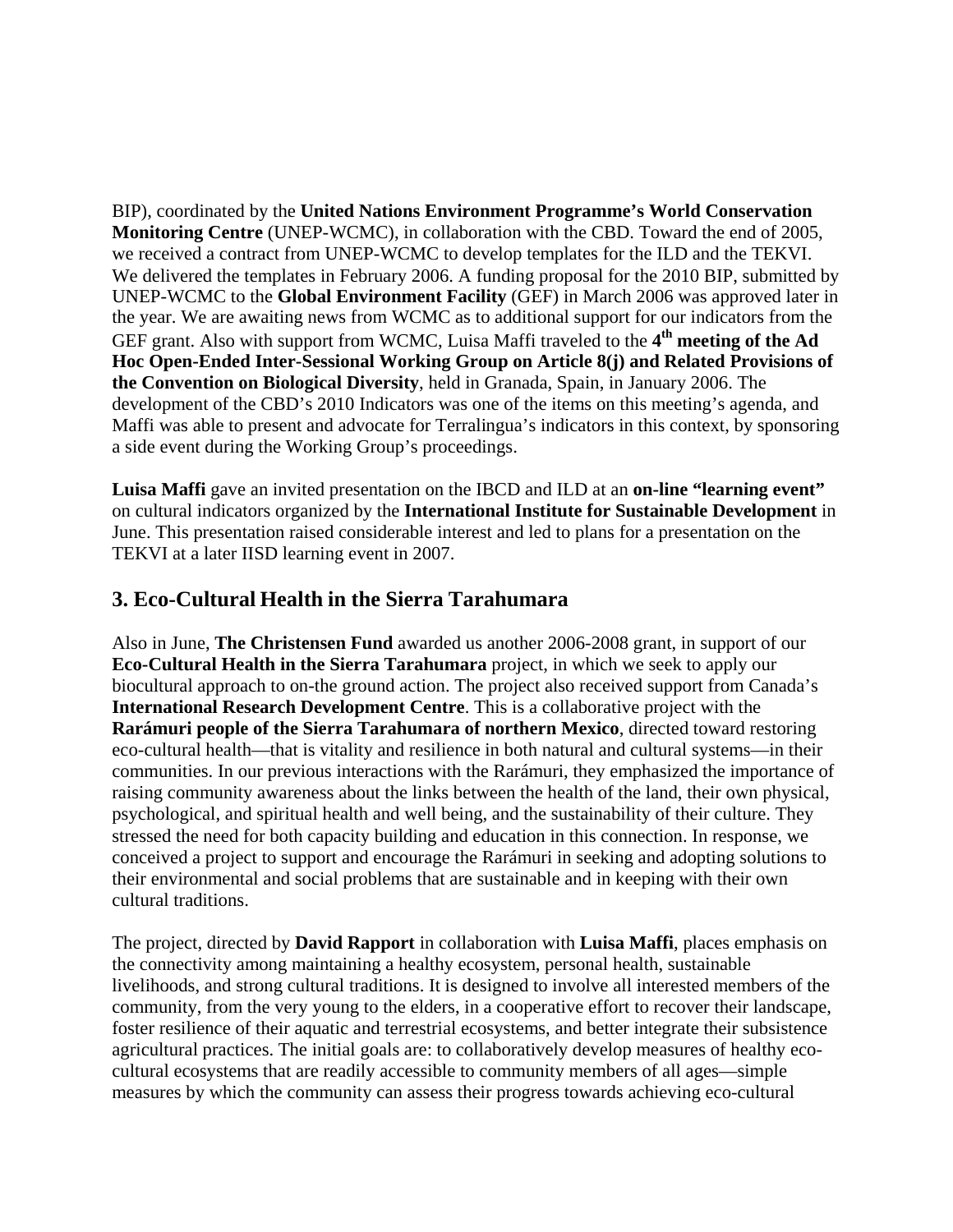health; to target priority actions towards restoring their ecosystems (both terrestrial and aquatic) and strengthening relevant cultural traditions; to undertake small-scale restoration initiatives and evaluate their success in terms of agreed-upon measures; and to establish the concepts of sustainability and eco-cultural health as mainstays of community education in the area. The longterm goal is to entrain a community participatory process that results in constant vigilance and enhancement of their eco-cultural health.

Two field trips to the Sierra Tarahumara took place in the second half of 2006. In September, Rapport and Maffi traveled to the Sierra to meet with Rarámuri contacts in the area of Norogachi and begin to discuss the details of project implementation. Visits to several remote communities led to the identification of the community of Tuchéachi as the likely location for initial project activities. In November, Rapport and Maffi, along with colleagues **John Howard**, **Victoria Lee**, and **Lisa Mu**, experts in the links between ecosystem health and human health, carried out an extended visit to Tuchéachi. Meetings with community members and participation in traditional ceremonies and festivities resulted both in better orienting our approach and in cementing the community's interest in collaborating on the project. An intercultural workshop in Tuchéachi is planned for February 2007, with the participation of community members selected by the local authorities and, on our side, experts in issues of water quality and watershed management and restoration.

### **4. Symposium "Conserving Biocultural Diversity"**

Following up on initial plans started in 2005, **Luisa Maffi** and **Ken MacDonald** (co-chair of the **Theme on Culture and Conservation** [TCC] of **IUCN's Commission on Environmental, Economic, and Social Policy** [CEESP]) began discussions with **Eleanor Sterling** of the **American Museum of Natural History** (AMNH)'s **Center for Biodiversity and Conservation**  concerning collaboration on a conference on biocultural diversity. Agreement was reached for AMNH to host this event in the spring of 2008, in the context of its prestigious annual symposium series. The goal of the **Symposium "Conserving Biocultural Diversity"**, which will be co-organized by AMNH, IUCN/CEESP/TCC, and Terralingua, will be to review the state of knowledge in the field of biocultural diversity; the practice of application of this approach, with special attention to its relevance for conservation and development projects; and to elaborate policy recommendations, targeting in particular the **World Conservation Congress**, to be held in the fall of 2008. This symposium will follow up and build on the 1996 conference **"Endangered Languages, Endangered Knowledge, Endangered Environments"** organized by Terralingua as its first official activity. The symposium will see the participation of researchers, practitioners, and stewards of biocultural diversity. It will be complemented by an exhibit of maps of biocultural diversity produced by Terralingua Board member and collaborator **Rick Stepp** of the **University of Florida**, and by program of cultural and artistic events with a biocultural theme. Several publications are expected to result from the symposium. Fundraising efforts are underway to support the symposium.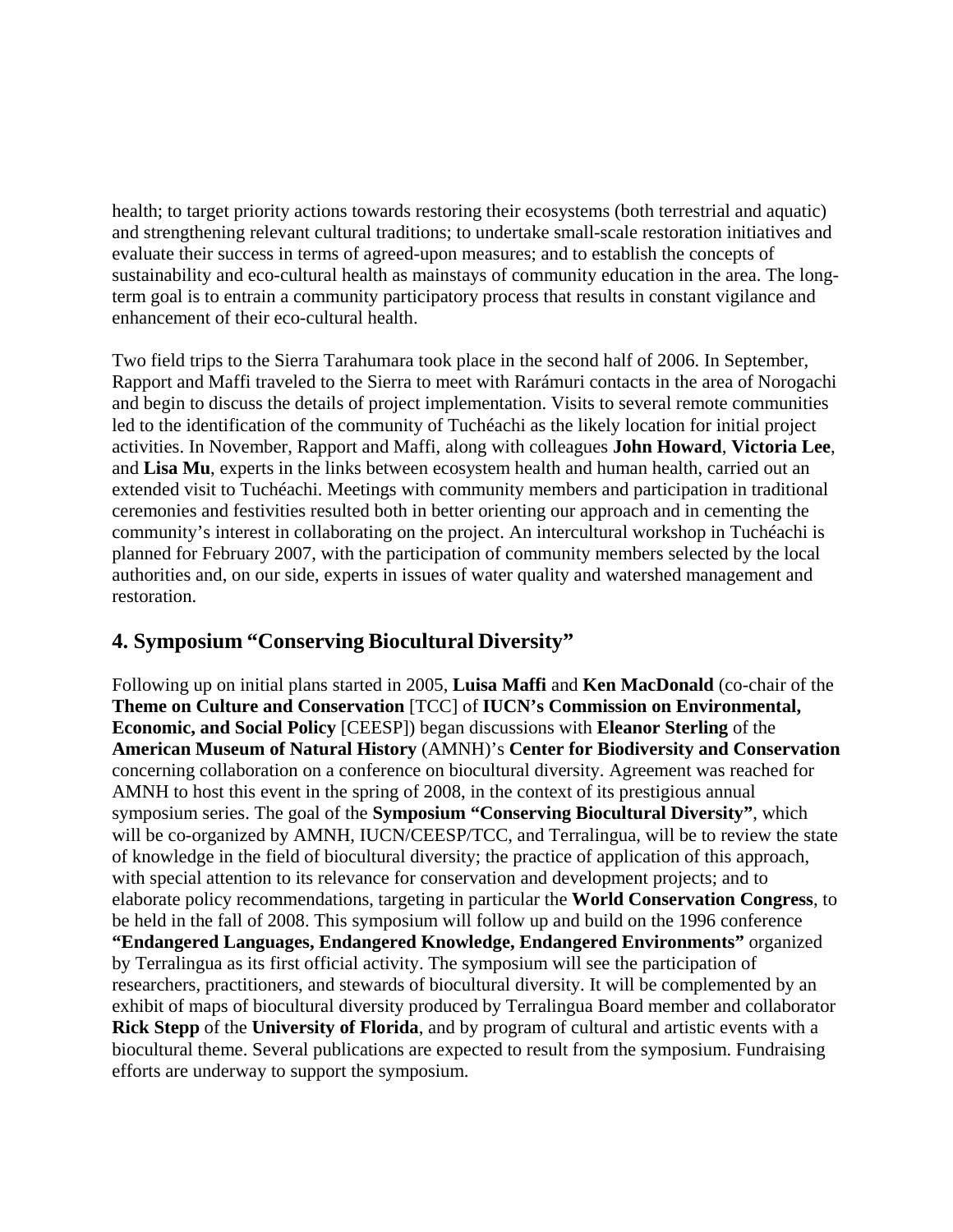## **5. Atlas of Biocultural Diversity**

Also in collaboration with **Rick Stepp**, we are seeking to develop and publish an **Atlas of Biocultural Diversity**. The Atlas is meant to bring together the results of previous GIS (Global Information Systems) research carried out by Terralingua and the more recent research conducted by Stepp and his students in the **GIS laboratory of the University of Florida** with support from The Christensen Fund, along with relevant contributions from our Indicators project and case studies from the Source Book project. The Atlas, to be produced as a high quality illustrated volume with abundant global and regional mappings and explanatory text, is meant as a valuable reference tool for researchers, while also serving to introduce the public to the field of biocultural diversity. The main goals in the development of the Atlas are to 1) conclusively demonstrate on a global scale the interrelationships between biological and cultural diversity, and 2) explore the reasons why this relationship occurs and the factors involved in both change and persistence of biocultural diversity. Especially at the regional level, the Atlas will identify patterns using a range of data from biodiversity inventories to socio-economic analyses, in order to address hypotheses regarding the patterns of biocultural diversity. In particular, the Atlas will explore the role of globalization, population growth, and land use/land cover change on the state of biocultural diversity. Data and analyses from Terralingua's indicators and "snapshots" from the Biocultural projects surveyed in the Source Book will complement the mappings. Apart from the theoretical aspects of this project, there are important applied aspects as well. Complex phenomena such as biocultural diversity can be made more accessible to a broad audience by the development of well-designed and easily understood visual representations such as maps. Biocultural diversity maps can serve as invaluable tools for stakeholders, educators and policymakers.

In this connection, we have been exploring sponsorship for this project from major international organizations. In the course of 2006 we made significant advances toward garnering this sponsorship, and we expect to finalize arrangements in early 2007.

### **6. Other Activities**

Other activities conducted during 2006 that fostered TL's goals included:

• **Biodiversity and Culture in UNEP's GEO-4 Report: Luisa Maffi** and **Ellen Woodley** concluded their work, initiated in 2005, as co-lead authors of a section on **Biodiversity and Culture** in the Biodiversity chapter of **UNEP**'s flagship **Global Environment Outlook** (GEO) report (4<sup>th</sup> edition, GEO-4, forthcoming 2008). Issues of biodiversity and culture are included for the first time in the GEO report. The first draft was completed during an authors' meeting in March at UNEP's headquarters in Nairobi, Kenya, in which Maffi and Woodley participated. Maffi also participated in a North American regional consultation on GEO-4 in Ottawa, Canada in June. The volume went through two review cycles and is scheduled for publication in 2007.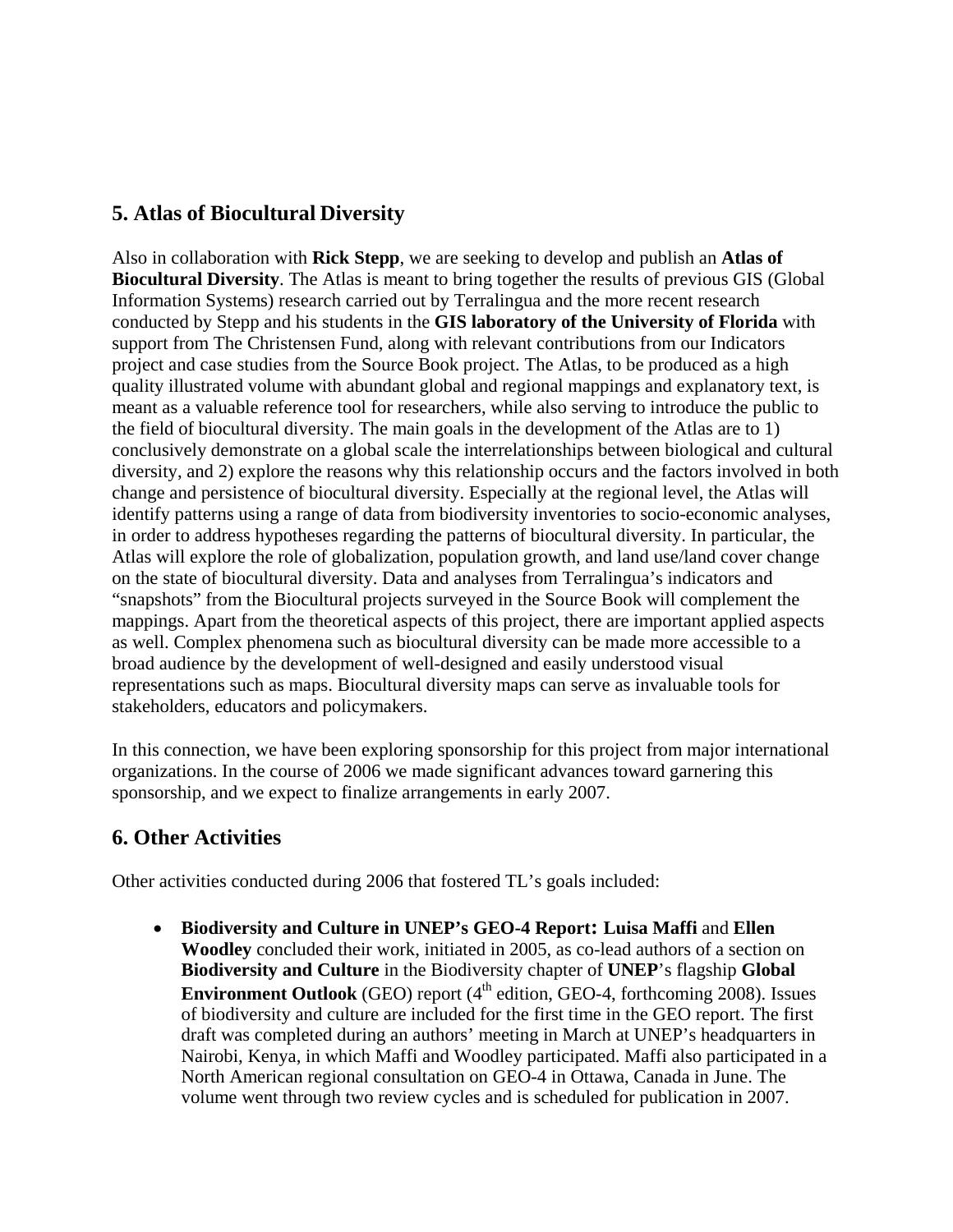- **Outreach in British Columbia, Canada:** In April, **Luisa Maffi** was an invited participant in the **Symposium "Livelihoods and Ecosystems: Dealing with Complexity in Rural Development and Agriculture"**, held at the **University of Northern British Columbia** (UNBC) in Prince George, and an invited speaker in the **Colloquium "B.C.'s Crisis in a Global Context: International Perspectives of the Mountain Pine Beetle Epidemic"**, also at UNBC. On this occasion, she was able to meet with representatives of the **Carrier Sekani Tribal Council** of Northern British Columbia, in view of possible collaboration on issues of cultural and social sustainability under environmental stress caused by the massive forest die- out due to a large-scale mountain pine beetle infestation. Contact with the Tribal Council is ongoing.
- **Contribution to ITU/UNESCO Symposium:** Also in April, Terralingua submitted an **official statement** in view of the **ITU/UNESCO Global Symposium "Promoting the Multilingual Internet"**, to be held in Geneva, 9-11 May 2006. Our statement the importance of linguistic diversity as one of the fundamental manifestations of the diversity of life, and of each language as a repository of values, beliefs, knowledge, and practices and as providing its speakers with a sense of continuity with the past and options for the future. On this basis, the statement advocated for support for the world's languages in all contexts, including the internet. It pointed to the flawed nature of arguments about the costs of multilingualism, which are computed without taking account of the high costs of individual and social disruption and dislocation that often arise when people, both children and adults, are forced to function poorly in a language not their own instead of being provided all the means they need to be or become fully functional multilinguals.
- **COMPAS/IUCN Conference and contacts with IUCN and other organizations in Geneva:** In early October, **Luisa Maffi** traveled to Geneva, Switzerland, as an invited participant and speaker in the conference **"Endogenous Development and Bio-Cultural Diversity: Interplay of worldviews, globalisation and locality"**, organized by the **COMPAS** network in collaboration with **IUCN**. The conference resulted in the establishment of a larger network between COMPAS and other organizations, including Terralingua. During that stay in Geneva, Maffi also had the opportunity to meet with several representatives of IUCN- The World Conservation Union, of which Terralingua is a member, to foster our collaboration with them on issues of biocultural diversity and make plans for our participation in the **World Conservation Congress** in 2008. At the conference, Maffi made contact with representatives of the **Gaia Foundation** (UK), whose goals and work are very close to Terralingua's, contact that we continue to pursue in view of collaboration and joint efforts.
- **Slow Food and Terra Madre:** In late October, **Luisa Maffi** traveled to Torino, Italy, as an invited speaker on the panel **"Human evolution and the Earth's biodiversity"** at the **Slow Food conference "Terra Madre"**. The panel drew a large audience and led to an interview on Rai3, one of Italy's national radio programs. Another goal of the invitation from Slow Food was for Terralingua to become a member of a **network of academic and other institutions** that share the goals of Slow Food. We signed an **MoU**  with Slow Food in this connection, and our participation in the conference and business meetings led to the invitation for **Luisa Maffi** and **David Rapport** to teach a **short course** on eco-cultural health at **Slow Food's University of Gastronomic Sciences** during the 2007-2008 academic year.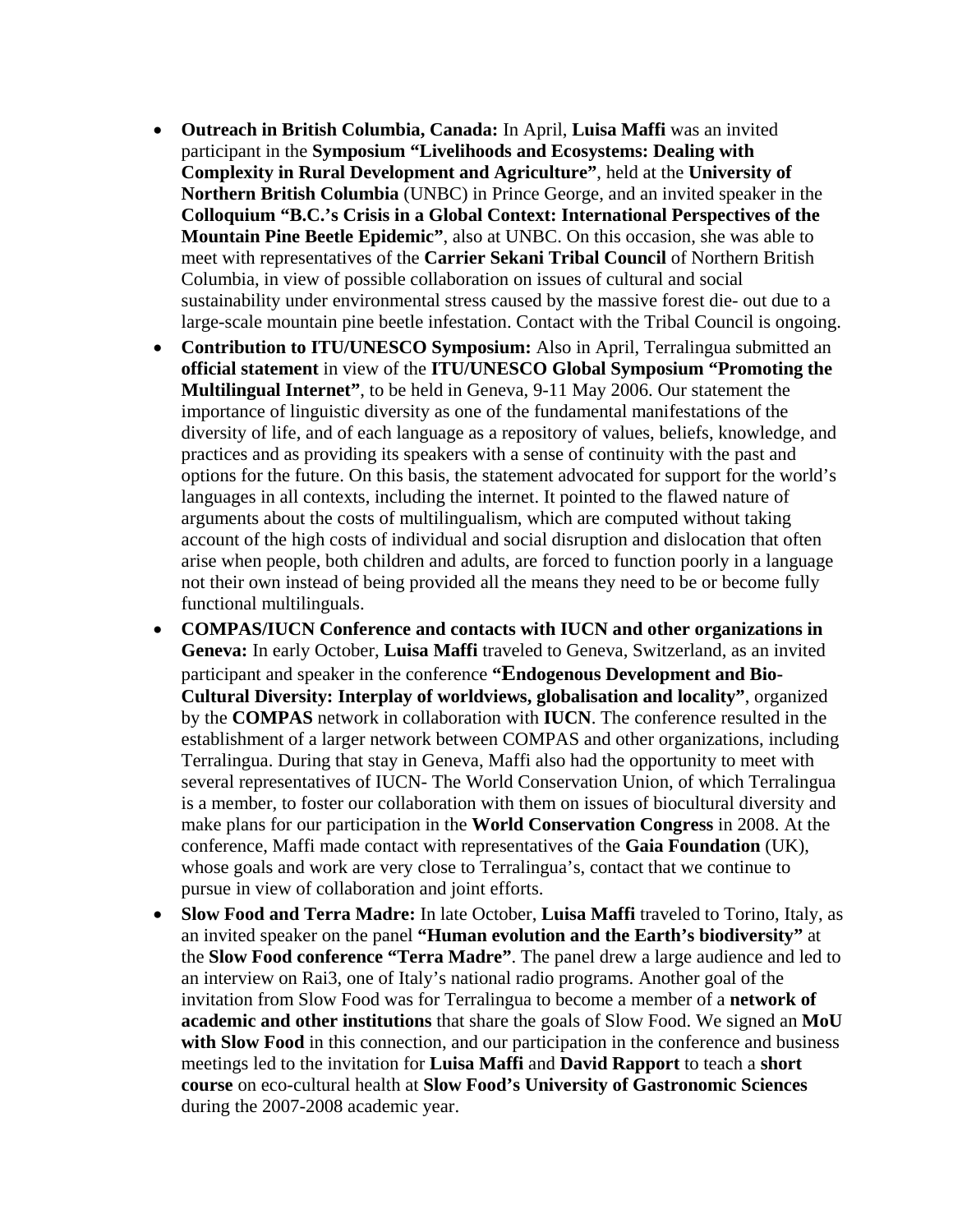• **Genova Festival of Science:** From Torino, **Luisa Maffi** traveled to Genova, Italy, in early November to attend the **2006 edition of the Festival of Science**, where she had been an invited speaker in 2005. Renewing contact with the Festival organizers yielded an invitation to submit a **proposal for a panel for the 2007 Festival**, on the topic of integrative approaches, such as biocultural diversity, ecosystem health, and the organic philosophy of Slow Food. The proposal was to be submitted in January 2007.

#### **7. Organizational Development**

In 2006, Terralingua undertook a number of institutional changes:

- The Board established several committees formed by Board members, to address some of the key issues in the further development of Terralingua: **Governance Committee, Membership Committee, Fundraising Committee, Public Outreach Committee, Indigenous Outreach Committee, Website Committee, Education Committee**. Each committee was given a brief and undertook its activities during the year, reporting to the full Board on progress.
- In particular, the **Governance Committee** was charged of developing recommendations for reforming the institutional structure of Terralingua, with the main goal of separating the governance function of the Board from executive functions, and to identify the appropriate by-law changes needed to accomplish this reform. The Committee's main recommendations were: 1) Renaming the Board of Directors **"Board of Governors"** and replacing the office of President with that of **Chair of the Board**, with a 1-year rotating **Vice-Chair** and a **Secretary** and a **Treasurer** as the other officers; 2) Instituting a paid staff position of **Director** responding to the Board, who would act as Terralingua's spokesperson and be in charge of Terralingua's day-to-day operations, program of work, and fundraising; 3) Constituting a permanent **Executive Committee** composed of the officers of the Board and functioning as liaison between the Board and the Director. The Board agreed with the Committee's recommendations, and our by-laws were amended accordingly.
- Later in the year, a **Nominations Committee** was struck to put together a **slate of candidates for the new Board positions** created by this institutional reform and to select a **Director**. As **Luisa Maffi**'s maximum term in office as President would expire at the end of 2006, Maffi indicated her intent to not seek re-election as a Board member. The Board thanked for her service and invited her to consider a candidacy as Director. Negotiations with the Nominations Committee led Maffi to accept this invitation and offer her candidacy as Director. At its year-end annual meeting, the Board issued an official offer to Luisa Maffi for the position of Director, which Maffi later accepted pending finalization of a contract.